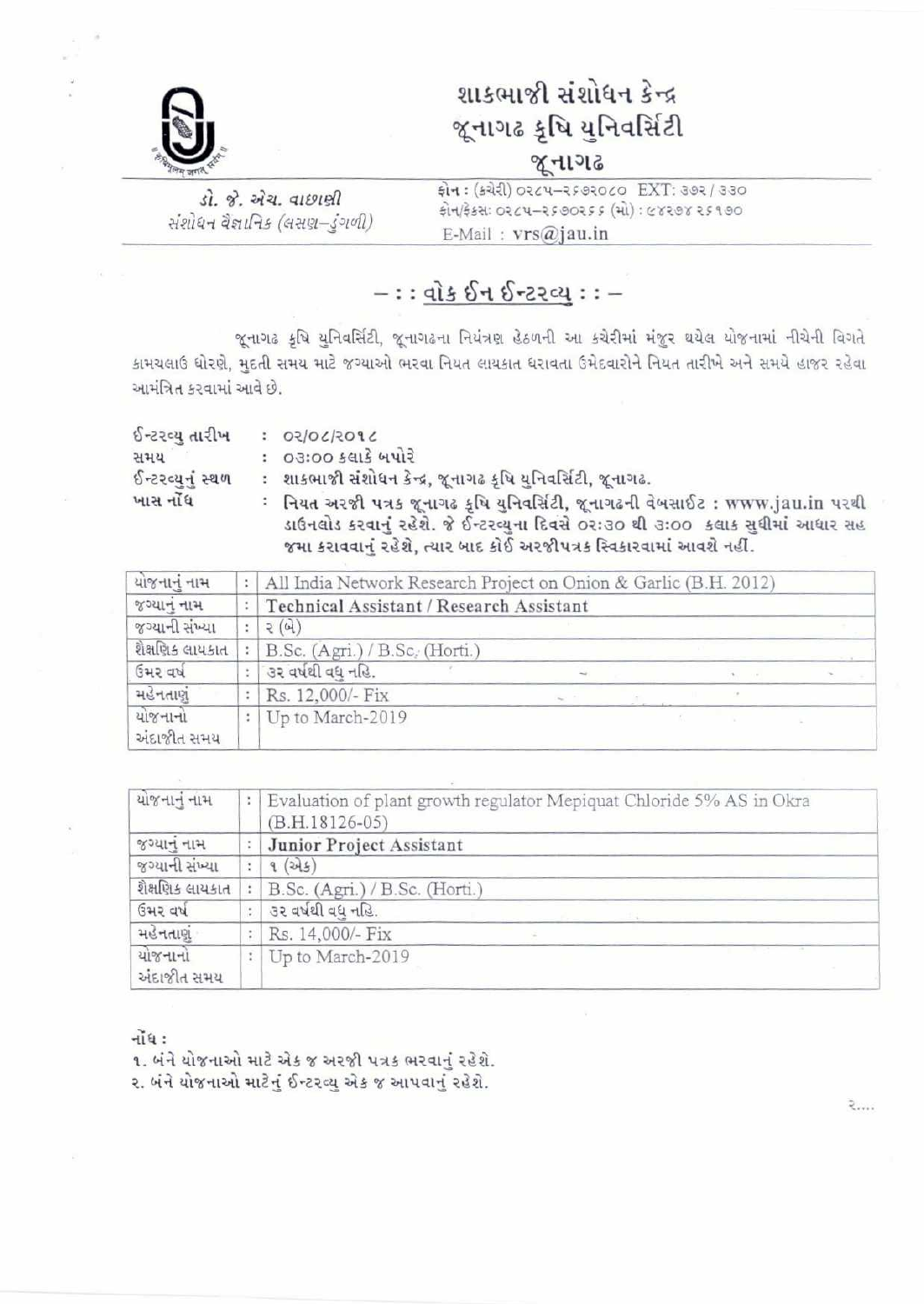આમ, ઉપર મુજબની શૈક્ષણિક લાયકાત ધરાવતા ઉમેદવારોએ તેમની જન્મ તારીખ, જાતિ, શૈક્ષણિક લાયકાત, અનુભવ વગેરેના અસલ પ્રમાણપત્રો તથા પ્રમાણિત કરેલ પ્રમાણપત્રોની નકલોના એક સેટ સાથે નિયત કોર્મ ભરીને મૌખિક ઈન્ટરવ્યુ માટે નિયત તારીખે અને સમયે સ્વખર્ચે હાજર રહેવાનું રહેશે. અનામત વર્ગના અને મહિલા ઉમેદવારોને ઉપલી વયમર્યાદામાં નામ. સરકારશ્રીના નિયમો મુજબ છટછાટ આપવામાં આવશે.

સદરહુ નિમણુંક, ફકત કામચલાઉ ધોરણે કોન્ટ્રાકટ બેઈઝથી, પ્રોજેકટની મુદત પુરતી જ કરવાની છે. આ યોજનાઓમાં નિમણુંક પામેલ ઉમેદવારોને, યુનિવર્સિટી કાયમી કર્મચારી તરીકે નિમણુંક આપવા બંધાતી નથી તથા ઉમેદવાર નિમણુંક મળ્યેથી, યનિવર્સિટી કર્મચારી તરીકે હકક હિસ્સો મેળવવા કોઈપણ પ્રકારનો દાવો કરી શકશે નહી. આવી નિમણુંક પામનાર ઉમેદવારને યોજનાની મદત પરી થયેથી અથવા નિમણુંક કરનાર અધિકારી તરફથી ગમે ત્યારે આ સેવામાંથી કોઈપણ જાતની નોટીસ કે વળતર આપ્યા વગર છુટા કરી  $21.419.$ 

Rani

સંશોધન વૈજ્ઞાનિક (લસણ–ડંગળી) શાકભાજી સંશોધન કેન્દ્ર જુનાગઢ કૃષિ યુનિવર્સિટી જૂનાગઢ.

स्थण: प्रनागढ  $d12M:25/00/2096$ 

#### %1. 7. 254/211 213/2221/ 9 0 23 - 21 4 /2096

#### नडव सविनय २वाना :-

માન. કુલપતિશ્રીના રહસ્ય સચિવશ્રી, જુક્યુ, જૂનાગઢ તરફ જાણ સાર.  $\mathbf{q}$ 

- સંશોધન નિયામકશ્રી, જુકૂય, જૂનાગઢ તરફ જાણ સાર. ₹
- કુલસચિવશ્રીના રહસ્ય સચિવશ્રી, જુક્યુ, જૂનાગઢ તરફ જાણ સાર્. 3
- 148 अध्यार्थश्री, इषि भहाविद्यालय, कुनागढ इषि युनिवर्सिटी, कुनागढ

 $-154$  જયભારત સહ રવાના :-

- આ યુનિવર્સિટીના તમામ યુનિવર્સિટી અધિકારીશ્રીઓ તેમજ યુનિવર્સિટીના તમામ કચેરી વડા e-mail થી જાણ અને પ્રસિધ્ધિ અંગે.
- કુલસચિવશ્રી, કૃષિ યુનિવર્સિટીઓ, સરદારકૃષિનગર/આણંદ/નવસારી તરફ e-mail થી જાણ અને બહોળી પ્રસિધ્ધિ અંગે. 5

#### $-t$ કલ રવાના:-

- લાયબ્રેરીયનશ્રી, કૃષિ યુનિવર્સિટીઓ, જૂનાગઢ, સરદારકૃષિનગર, આણંદ અને નવસારી તરફ બહોળી પ્રસિધ્ધિ અંગે.  $\mathbf{f}$
- આ યુનિવર્સિટીના તમામ કચેરીના વડા તરફ e-mail દ્વારા જાણ સારૂ.  $\overline{z}$
- િનિયામકશ્રી, IT CELL, જૂનાગઢ તરફ દરેકને આ પત્રની e-mail થી જાણ કરવા સારૂ.  $\mathcal{B}$
- આ કચેરીના કાર્યાલય આદેશ કાઈલ તરક
- આ કચેરીના નોટીસ બોર્ડ પર બહોળી પ્રસિધ્ધિ અંગે.  $\mathcal{V}$

 $X11316$ ,  $dL.25/00/2096$